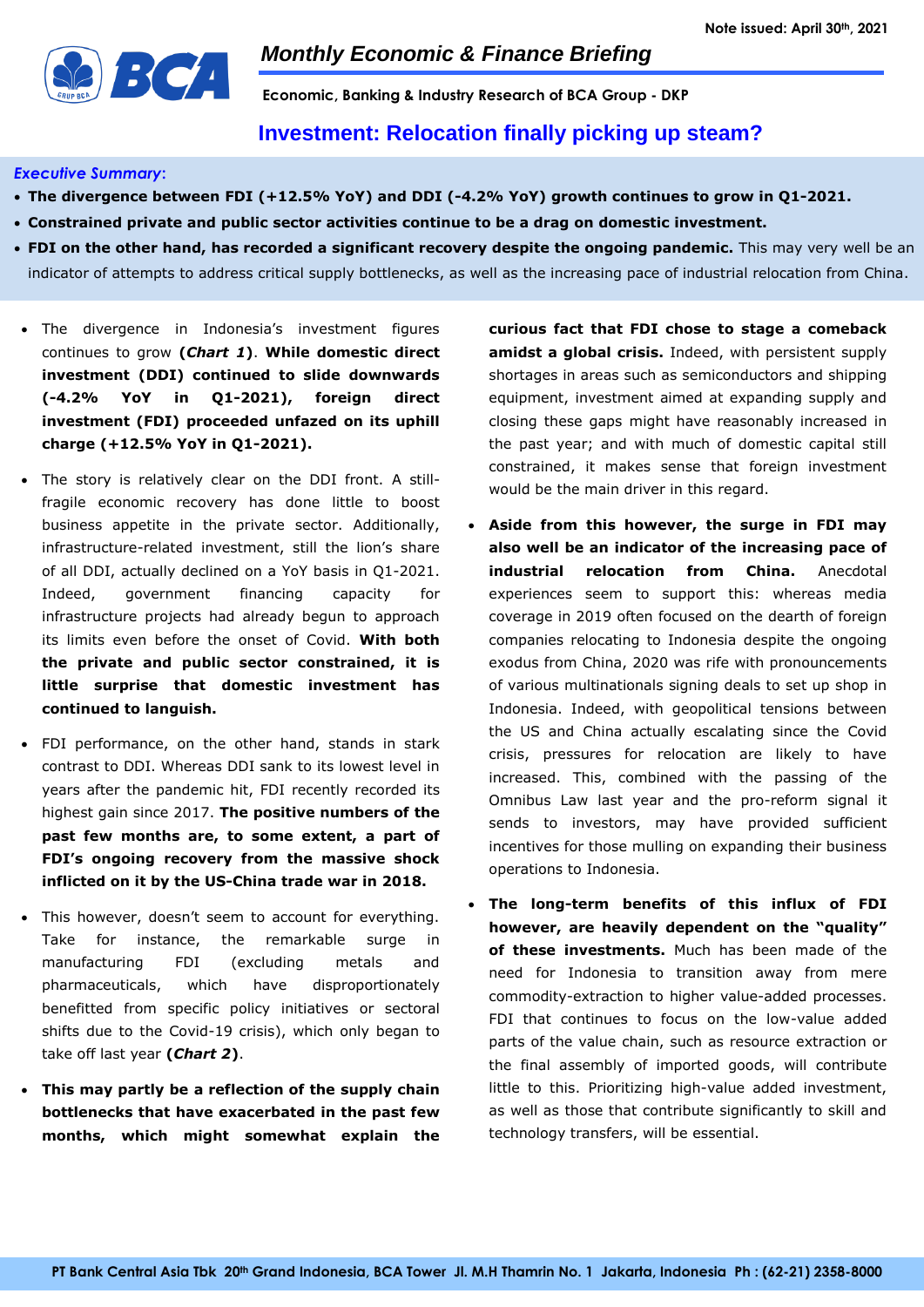





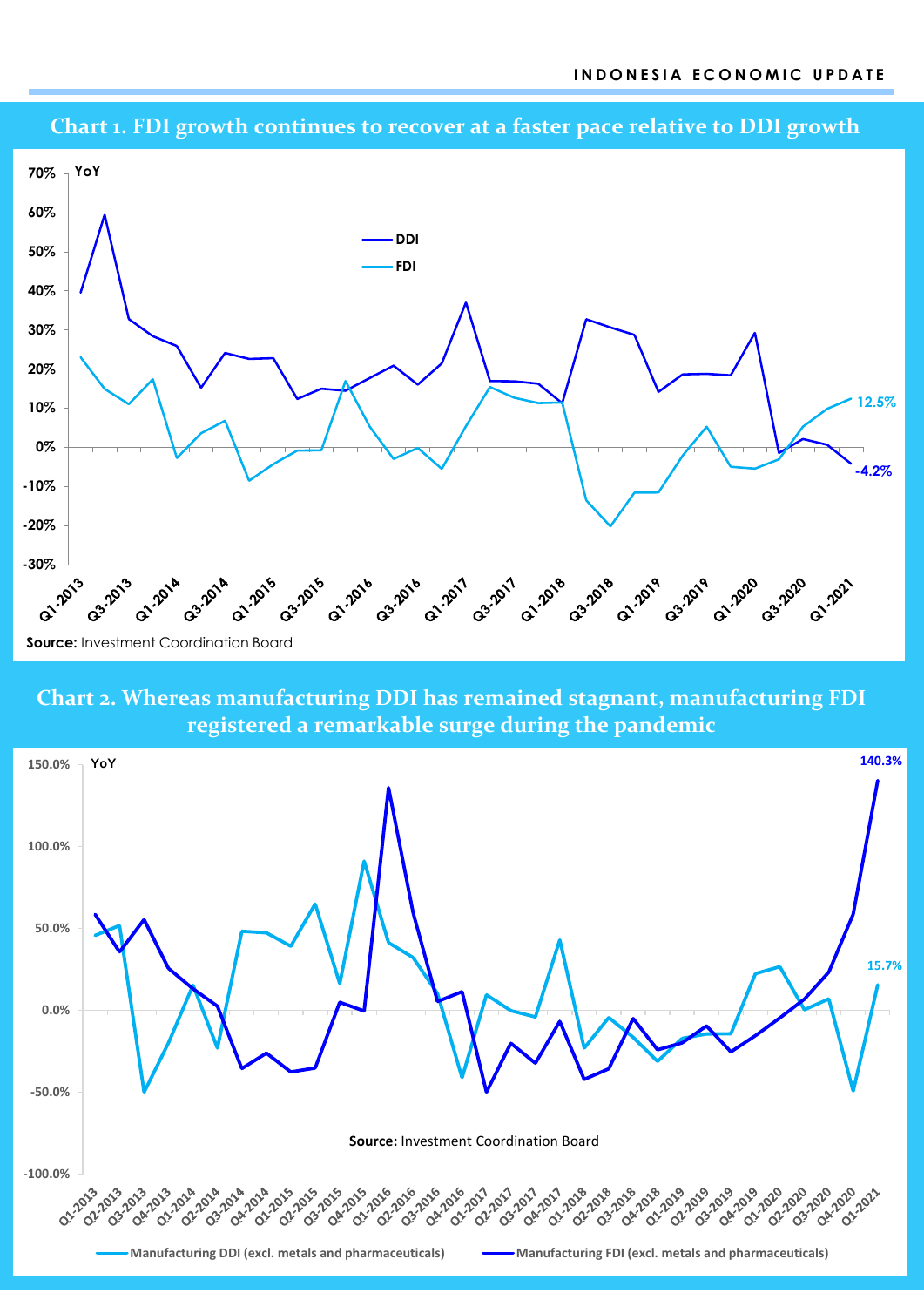# **Table 1. FDI realization by sector (USD Million,** *current price***)**

|                                                         | 2018     | 2019     | 2020     | Q2-2020 Q3-2020 Q4-2020 Q1-2021 |         |         |         |
|---------------------------------------------------------|----------|----------|----------|---------------------------------|---------|---------|---------|
| <b>PRIMARY SECTORS</b>                                  | 4,827.2  | 3,293.8  | 3,280.0  | 595.2                           | 714.6   | 957.8   | 807.5   |
| Food crops, plantations, & livestock                    | 1,721.2  | 946.9    | 1,184.2  | 188.2                           | 132.8   | 384.4   | 276.6   |
| Forestry                                                | 43.1     | 36.3     | 42.6     | 9.8                             | 9.6     | 7.0     | 16.9    |
| Fishery                                                 | 24.3     | 54.1     | 48.1     | 5.6                             | 2.8     | 5.0     | 5.2     |
| Mining                                                  | 3,038.6  | 2,256.5  | 2,005.1  | 391.6                           | 569.4   | 561.4   | 508.8   |
| <b>SECONDARY SECTORS</b>                                | 10,343.2 | 9,550.8  | 13,202.2 | 2,954.9                         | 3,666.7 | 3,510.7 | 4,473.4 |
| Food industry                                           | 1,307.2  | 1,272.2  | 1,592.2  | 504.3                           | 344.9   | 444.6   | 968.3   |
| Textile industry                                        | 305.4    | 238.9    | 279.8    | 81.3                            | 75.3    | 58.3    | 98.0    |
| Leather goods & footwear industry                       | 243.6    | 188.2    | 214.0    | 38.9                            | 85.3    | 37.8    | 74.9    |
| Wood industry                                           | 276.1    | 94.9     | 84.7     | 6.4                             | 59.2    | 5.1     | 11.2    |
| Paper & printing industry                               | 663.7    | 446.1    | 942.8    | 106.1                           | 116.5   | 594.4   | 123.5   |
| Chemical & pharmaceutical ind.                          | 1,938.4  | 1,486.1  | 1,742.6  | 346.5                           | 595.4   | 231.3   | 493.8   |
| Rubber & plastic industry                               | 447.1    | 291.6    | 291.4    | 58.7                            | 111.0   | 34.1    | 59.1    |
| Non metallic mineral ind.                               | 456.4    | 475.0    | 248.3    | 50.0                            | 64.4    | 15.3    | 84.9    |
| Metal, machinery, electronics, & other<br>instruments   | 3,560.2  | 4,058.6  | 6,570.5  | 1,421.4                         | 1,913.5 | 1,584.7 | 1,937.6 |
| Transport equipment & other transport                   | 971.3    | 754.1    | 941.9    | 199.3                           | 192.0   | 475.7   | 597.1   |
| Other industries                                        | 173.9    | 245.3    | 294.0    | 142.0                           | 109.2   | 29.4    | 25.0    |
| <b>TERTIARY SECTORS</b>                                 | 14,137.4 | 15,364.3 | 12,183.8 | 3,229.5                         | 2,989.2 | 3,243.8 | 2,371.8 |
| Electricity, gas and water supply                       | 4,383.9  | 5,921.2  | 4,613.9  | 1,463.1                         | 916.1   | 1,366.1 | 597.8   |
| Construction                                            | 248.1    | 161.6    | 189.5    | 101.5                           | 15.6    | 31.4    | 5.3     |
| Trade & reparation                                      | 609.3    | 421.3    | 434.1    | 178.1                           | 95.7    | 100.6   | 77.1    |
| Hotel & restaurant                                      | 868.9    | 625.9    | 441.1    | 48.7                            | 114.9   | 57.2    | 75.9    |
| Transport, warehouse & telco                            | 3,027.1  | 4,727.8  | 3,580.5  | 648.5                           | 994.6   | 1,130.5 | 843.4   |
| Real estate, industrial estate & business<br>activities | 4,287.4  | 2,888.6  | 2,191.4  | 526.2                           | 604.4   | 457.9   | 535.8   |
| Other services                                          | 712.8    | 617.9    | 733.3    | 263.4                           | 247.9   | 100.1   | 236.5   |
| <b>TOTAL</b>                                            | 29,307.8 | 28,208.9 | 28,666.0 | 6,779.6                         | 7,370.5 | 7,712.3 | 7,652.7 |

**\*Gold = Top 5 sectors for the year** Source: BKPM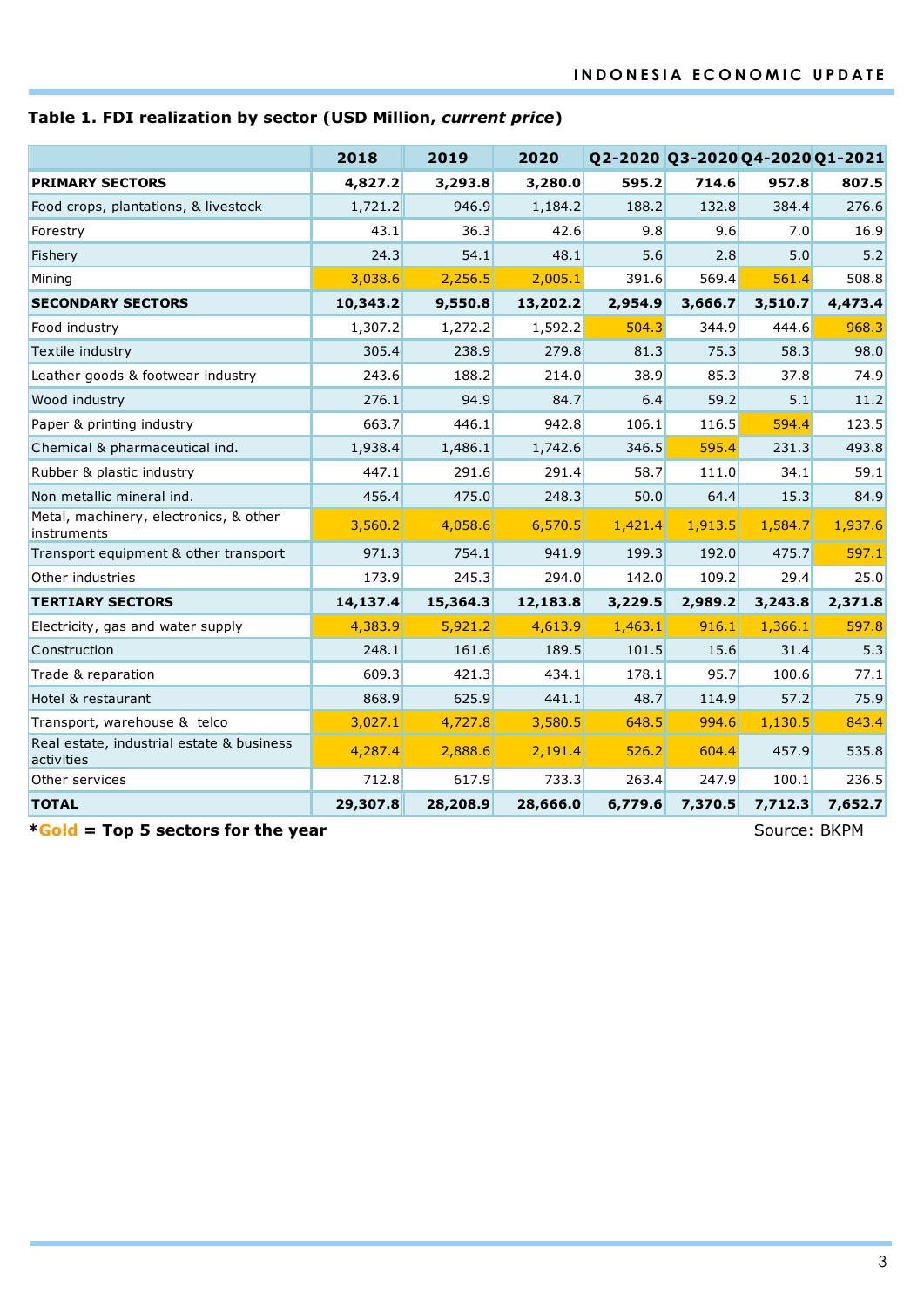# **Table 2. DDI realization by sector (IDR Billion,** *current price***)**

|                                                         | 2018      | 2019      | 2020      |          |          | Q2-2020 Q3-2020 Q4-2020 Q1-2021        |          |
|---------------------------------------------------------|-----------|-----------|-----------|----------|----------|----------------------------------------|----------|
| <b>PRIMARY SECTORS</b>                                  | 67,021.8  | 78,884.9  | 47,580.1  | 12,791.9 | 8,545.5  | 9,998.7                                | 14,793.0 |
| Food crops, plantations, & livestock                    | 30,781.1  | 43,598.9  | 32,096.6  | 8,698.9  | 5,669.9  | 7,410.1                                | 9,889.9  |
| Forestry                                                | 3,053.1   | 9,366.5   | 1,163.6   | 202.1    | 195.1    | 249.9                                  | 133.5    |
| Fishery                                                 | 87.5      | 247.5     | 564.9     | 130.5    | 354.1    | 43.6                                   | 191.4    |
| Mining                                                  | 33,100.0  | 25,672.0  | 13,755.0  | 3,760.4  | 2,326.4  | 2,295.1                                | 4,578.2  |
| <b>SECONDARY SECTORS</b>                                | 83,644.2  | 72,673.8  | 82,817.9  | 23,007.6 | 19,517.6 | 20,500.5                               | 22,971.2 |
| Food industry                                           | 39,087.9  | 36,602.6  | 27,872.7  | 10,767.5 | 5,934.3  | 3,862.8                                | 7,614.5  |
| Textile industry                                        | 3,596.7   | 1,312.6   | 2,103.3   | 589.8    | 669.7    | 782.5                                  | 813.3    |
| Leather goods & footwear industry                       | 282.1     | 77.3      | 394.7     | 139.9    | 55.5     | 179.5                                  | 115.0    |
| Wood industry                                           | 1,535.7   | 1,585.5   | 1,263.4   | 199.8    | 302.4    | 292.1                                  | 56.5     |
| Paper & printing industry                               | 2,894.0   | 2,950.2   | 3,745.9   | 1,233.8  | 607.0    | 724.0                                  | 3,101.6  |
| Chemical & pharmaceutical ind.                          | 13,337.7  | 9,484.2   | 22,526.1  | 4,701.8  | 7,532.0  | 8,657.7                                | 2,238.3  |
| Rubber & plastic industry                               | 3,414.5   | 3,069.1   | 4,428.7   | 960.0    | 984.8    | 713.7                                  | 1,226.8  |
| Non metallic mineral ind.                               | 4,523.4   | 3,572.9   | 5,861.9   | 1,126.2  | 1,547.2  | 555.9                                  | 4,216.5  |
| Metal, machinery, electronics, & other<br>instruments   | 12,418.0  | 9,334.8   | 10,013.6  | 1,819.5  | 1,429.2  | 4,009.5                                | 2,912.2  |
| Transport equipment & other transport                   | 1,836.8   | 2,608.2   | 2,556.6   | 1,004.7  | 92.9     | 401.8                                  | 472.0    |
| Other industries                                        | 717.4     | 2,076.5   | 2,051.0   | 464.6    | 362.6    | 321.0                                  | 204.5    |
| <b>TERTIARY SECTORS</b>                                 | 177,533.5 | 234,933.2 | 283,137.7 | 58,486.9 | 74,785.5 | 73,167.2                               | 70,253.2 |
| Electricity, gas and water supply                       | 37,264.8  | 37,164.2  | 35,518.8  | 9,395.8  | 11,251.4 | 9,343.6                                | 11,470.5 |
| Construction                                            | 44,979.6  | 55,090.7  | 68,289.2  | 11,826.7 | 22,995.9 | 19,343.9                               | 9,562.8  |
| Trade & reparation                                      | 6,429.8   | 13,662.9  | 16,748.4  | 4,558.7  | 4,840.3  | 3,401.7                                | 4,887.8  |
| Hotel & restaurant                                      | 9,096.3   | 16,163.6  | 10,203.1  | 2,449.4  | 2,428.6  | 2,714.1                                | 5,733.6  |
| Transport, warehouse & telco                            | 58,739.9  | 68,082.5  | 93,282.8  | 17,724.8 | 17,739.1 | 20,170.2                               | 13,299.2 |
| Real estate, industrial estate & business<br>activities | 15,471.8  | 27,796.5  | 44,852.8  | 7,592.0  | 12,617.5 | 15,526.9                               | 21,609.8 |
| Other services                                          | 5,551.4   | 16,972.7  | 14,242.6  | 4,939.5  | 2,912.7  | 2,666.8                                | 3,689.5  |
| <b>TOTAL</b>                                            | 328,199.5 | 386,491.9 | 413,535.7 |          |          | 94,286.4 102,848.6 103,666.4 108,017.4 |          |

**\*Gold = Top 5 sectors for the year**